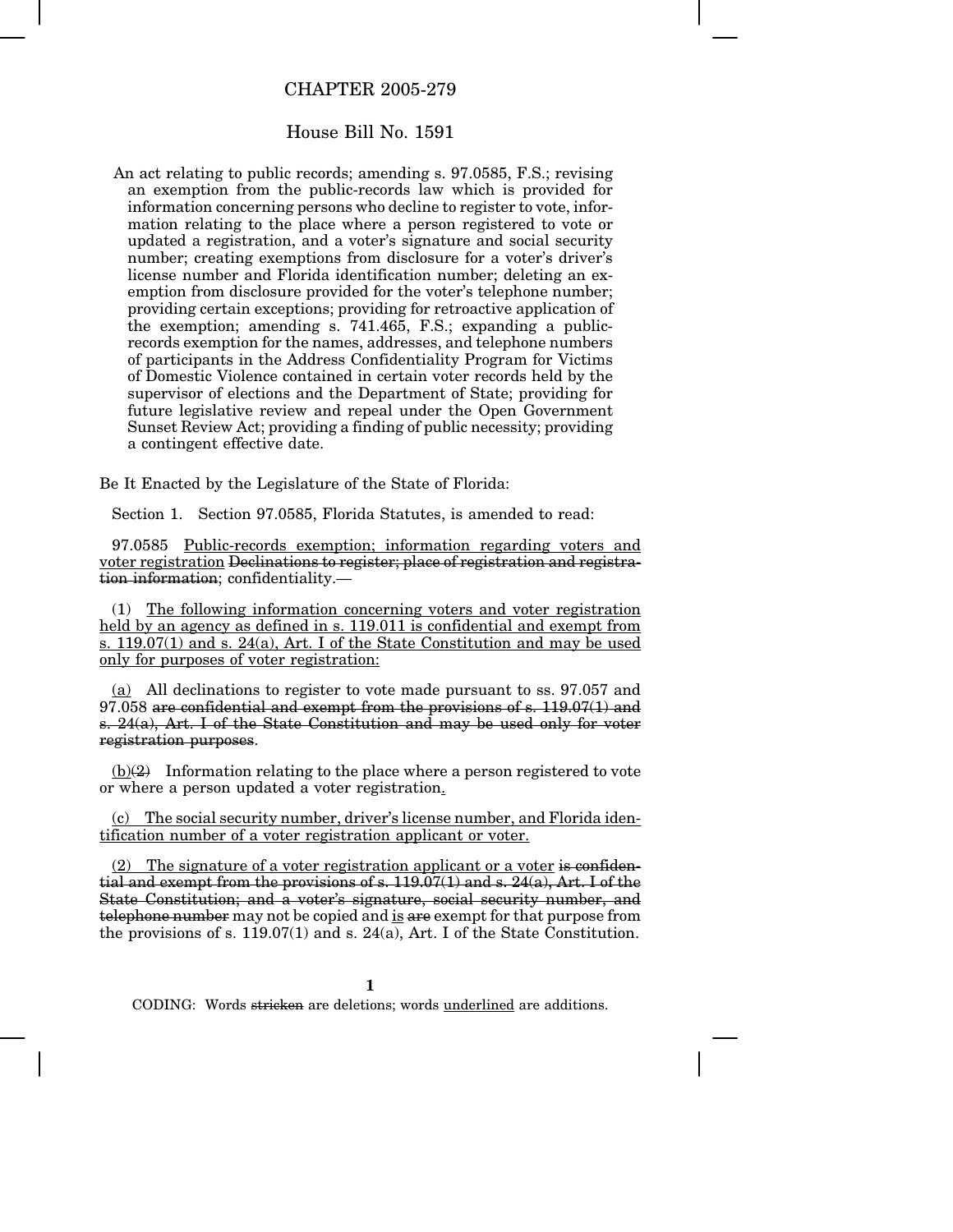(3) This section applies to information held by an agency before, on, or after the effective date of this exemption.

Section 2. Subsection (2) of section 741.465, Florida Statutes, is amended to read:

741.465 Public records exemption for the Address Confidentiality Program for Victims of Domestic Violence.—

(2) The names, addresses, and telephone numbers of participants in the Address Confidentiality Program for Victims of Domestic Violence contained in voter registration and voting records held by the supervisor of elections and the Department of State are exempt from s. 119.07(1) and s. 24(a), Art. I of the State Constitution, except the information may be disclosed under the following circumstances: to a law enforcement agency for purposes of assisting in the execution of an arrest warrant or, if directed by a court order, to a person identified in the order. This exemption applies to information made exempt by this subsection before, on, or after the effective date of the exemption.

Section 3. Sections 97.0585 and 741.465, Florida Statutes, as amended by this act, are subject to the Open Government Sunset Review Act of 1995 in accordance with section 119.15, Florida Statutes, and shall stand repealed on October 2, 2010, unless reviewed and saved from repeal through reenactment by the Legislature.

Section 4. (1) The Legislature recognizes that the Help America Vote Act of 2002 requires the implementation of a new single, uniform, centralized, interactive, and computerized statewide voter registration system by January 1, 2006. The Florida Voter Registration System (FVRS) will replace the existing state's voter registration system. The FVRS will interface with and integrate voter registration information and records from the offices of the 67 county supervisors of elections. The FVRS will contain the name and other registration information of every legally registered voter in the state. The FVRS will be the official list of registered voters in the state and will be used as the registration system for federal and state elections. Any such system must keep information concerning a person's decision not to register or information concerning the place where a person registers to vote confidential in accordance with the National Voter Registration Act. Therefore, the Legislature finds it necessary to continue the existing public-records exemption to keep such information confidential and exempt in order to conform with the requirements of the National Voter Registration Act. Additionally, because persons may register to vote or update voter registration information at designated voter registration agencies that may include any office that provides public assistance, this exemption is also necessary to protect from disclosure personal information concerning those persons who apply for or receive public assistance at these offices.

(2) The Legislature also finds it necessary to broaden the existing exemption from public-records access to social security numbers of voters and voter registration applicants to include driver's license numbers and Florida identification numbers. The Legislature finds that access to such information can lead to fraud, personal identity theft, and invasion of privacy. The

**2**

CODING: Words stricken are deletions; words underlined are additions.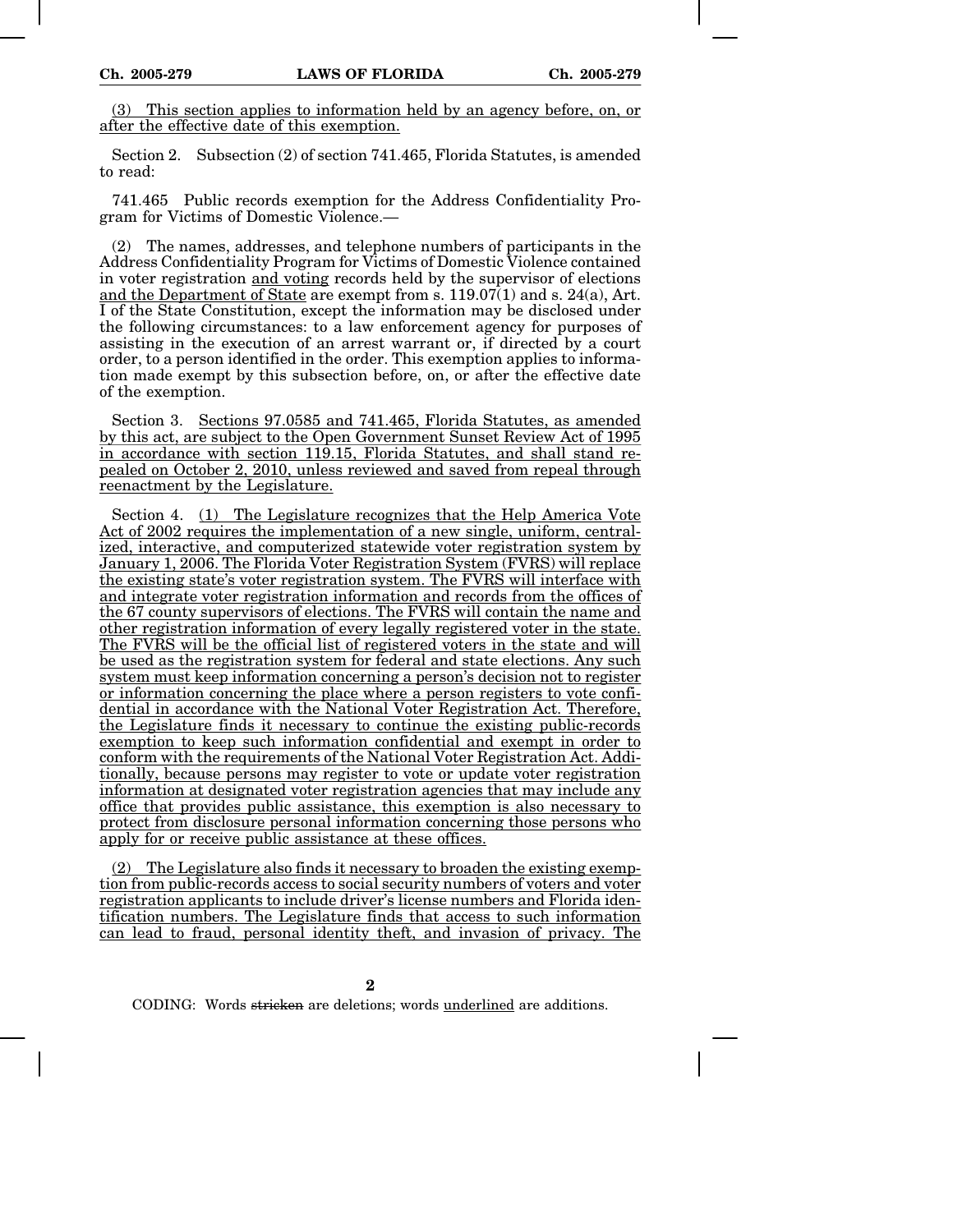Florida Voter Statewide Voter Registration System, once implemented and maintained, will constitute one of the most comprehensive and up-to-date databases of persons in this state. The Legislature finds it not only necessary to exempt from copying social security numbers, driver's license numbers, and Florida identification numbers of those persons in the Florida Voter Registration System but also to exempt those numbers from inspection. Even the memorization of a single person's social security number, driver's license number, or Florida identification number could result in economic and personal harm to that individual whose numbers may be used to perpetrate fraud or may be coupled with other readily available public information to commit personal identity theft or to gain access to records, such as financial, educational, or medical records. The Legislature also finds it necessary to keep the social security numbers, driver's license numbers, and Florida identification numbers in the Florida Voter Registration System confidential and exempt in order to encourage voter registration and remove disincentives to registering to vote.

The Legislature also finds it necessary to continue and to expand the existing exemption that precludes the copying of a voter's signature. Currently, a voter's signature is exempt from copying but only if contained on a voter registration application or precinct register. Two advisory opinions from the Attorney General issued in 2001 stated that a voter's signature on an absentee ballot certificate is not part of the voter registration record and therefore not exempt from copying. Because express exemption from copying did not exist for absentee ballot certificates, any person or entity may request and obtain copies of all signatures of voters who voted absentee in any particular election. Consequently, any person or entity may also request and obtain copies of all signatures of voters who signed provisional ballot envelopes, early voting certificates, or any other voting-related documents other than a voter registration application or a precinct register. The Legislature intends that a voter's signature be protected in order to prevent fraud, identity theft, or invasion of privacy in all instances. Nonetheless, the Legislature finds that any exemption for such signatures must be balanced against the continuing administrative need to allow for public inspection of the signatures of voters or voter registration applicants for purposes of voter verification, matching, or authenticity as may occur in a voter's challenge or canvassing of an absentee ballot. Therefore, the Legislature finds that it is a public necessity to continue the existing exemption solely from copying of voters' signatures and to expand that exemption to apply to voters' signatures as may also appear on absentee ballot certificate envelopes, provisional ballot envelopes, early-voting certificates, or any other voting-related document that must be executed for purposes of voting or voter registration.

(4) The Legislature also finds that it is a public necessity that the names, addresses, and telephone numbers of participants in the Address Confidentiality Program for Victims of Domestic Violence which are contained in voter registration and voting records held by the supervisor of elections and the Department of State be made exempt from public-records requirements. Participants in the program have demonstrated to the Office of the Attorney General that there exists a risk to their physical safety and security. Nonetheless, program participants must be afforded the ability to participate in society and cast a vote in elections. However, the supervisor of elections and

**3**

CODING: Words stricken are deletions; words underlined are additions.